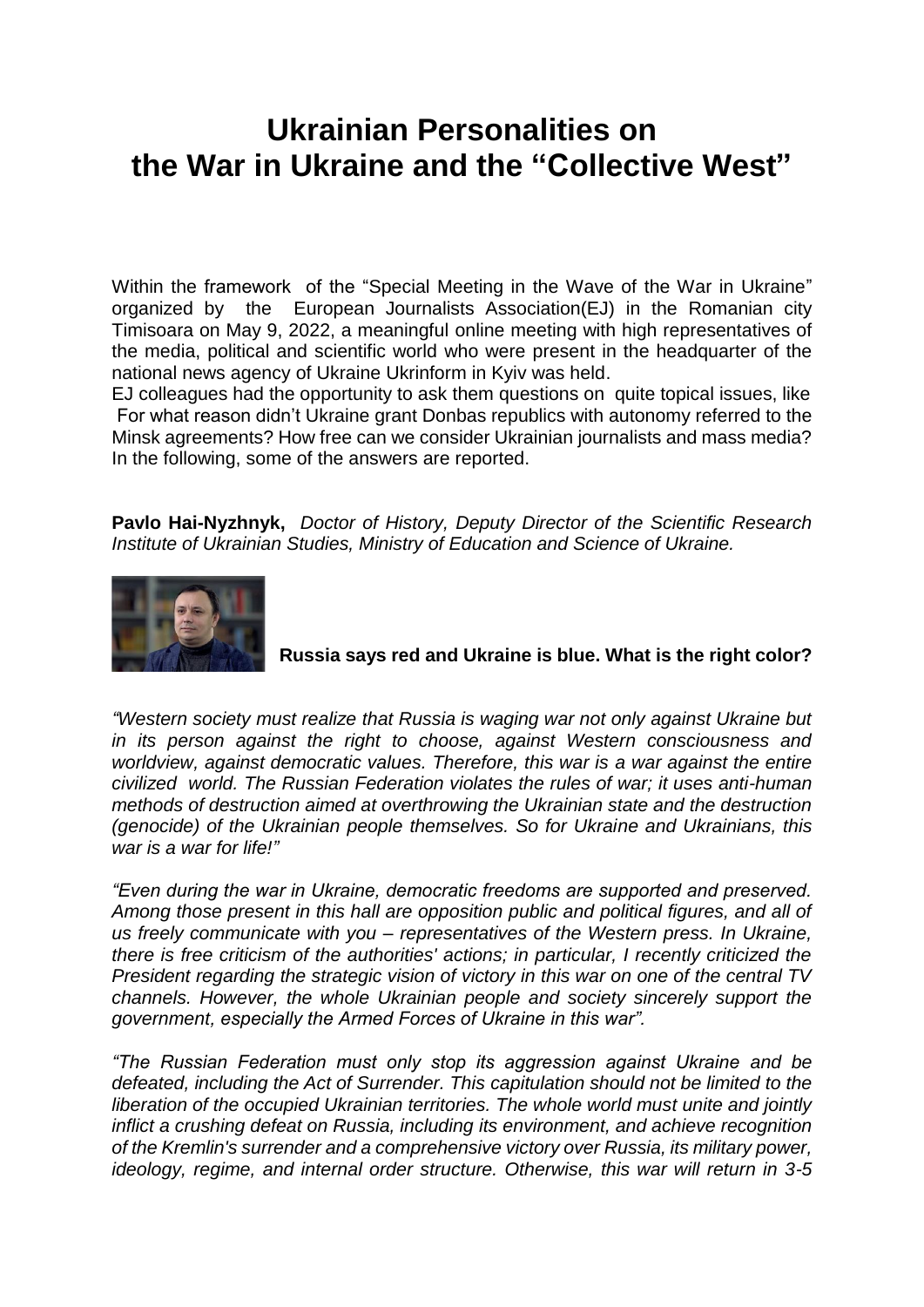*years because Russia has enough inner human, material, and energy resources and potential capacities for recovering to withstand Western sanctions or circumvent them at the same time and recreate its efforts to carry out revenge. And the unfinished war to defeat Russia can turn into an eternal war.*

*You can think over if the Allies in World War II, having liberated their territories, did not cross the borders of Germany, stopped at the edge of the liberated Soviet Union or France, and allowed Hitler to rule further and preserve the National Socialist regime in Germany. Would the war have been ended, and would it not have resumed with a new crushing force? Can you simulate a situation where western allies do not overthrow the Nazi regime in Germany, debunk national socialist ideology in its society, and turn this country into a qualitatively and ideological new state-political reality? Would it be possible to stop the war?"*

*"It will not be possible to pay off the enemy. The West tried to appease and reassure Putin and Russia by allowing the withdrawal of the territory of Transnistria from Moldova, swallowing the genocide committed by Russians in Chechnya, allowing the escape of domains from Georgia, the illegal annexation of Crimea from Ukraine, the occupation of part of the Ukrainian Donbas. Did it stop Russia? Did this stop Russia from the other all-out war against Ukraine and committing genocide against the Ukrainian people? No. Russia will not prevent the defeat in Ukraine from a new revenge war, which will spread to Europe with renewed vigor. Therefore, the whole world, the entire Western world, must realize that it is possible to stop a new war on a continental scale not only through the restoration of the territorial integrity of Ukraine but with a change in the entire structure of power in Russia (and not only by its defeat in Ukraine or Putin's change), the absolute destruction of the model of its regime, the condemnation by an international tribunal of all persons involved in the power structures of the Russian Federation. The whole country and its ideology, changes in the form and structure of the state organization of the Russian Federation and its constitutional and socio-political system, as well as, at the same time, the transformation of the entire architecture of the world security system and the renewal of international relations and security safeguards on a qualitatively new basis, which dictates to the planet and the world community not only the present but also the future."*

**Prof. Yevhen Bystrytsky, PhD***., Head of NGO "Election Council UA".*



## **Why did Ukraine not give the Donbas republics autonomy by the Minsk agreements?**

*"First, there is not a single word about the republics in the Minsk agreements, not even about their names! In Ukraine, we are talking about the autonomy of communities within decentralization reform. The decentralization reform gave absolute independence to local authorities. Here are just a few examples, primarily: strengthening local self-government through the creation of territorial communities, a*  guarantee of the endowment of local self-government with sufficient powers and *resources, and what I would like to stress now that law recognizes historical,*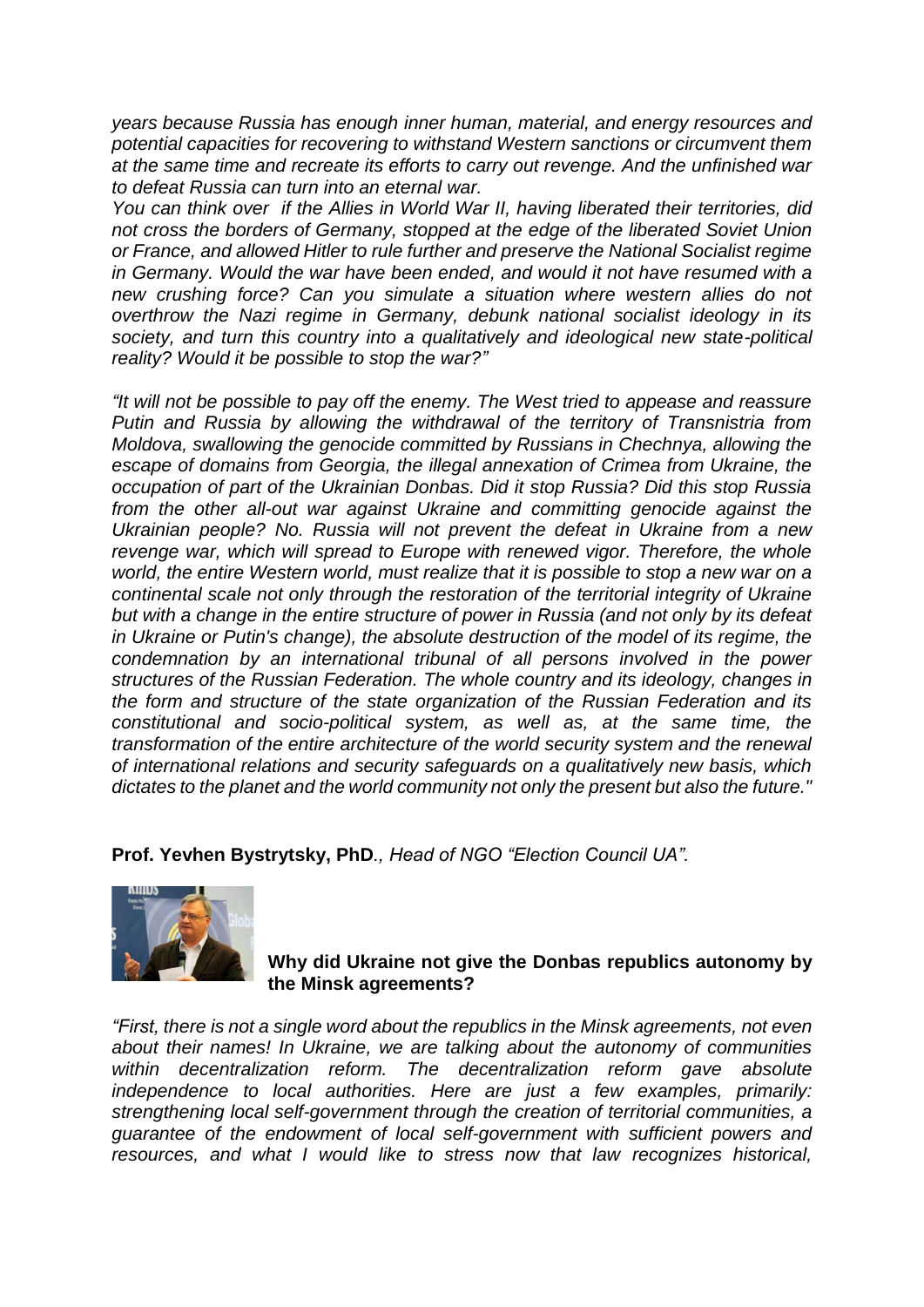*economic, environmental and cultural features in community development planning. The last point allowed local communities to provide quite a balanced language policy.* 

*The decentralization reform was successfully implemented and, as our European partners recognized, it was based on European Union's values; still, Russia's aggression -- as it is clear -- interrupted the full achievement of its aims. What the European values is concerned, Ukraine committed itself to apply them year after year especially after the Euro-Maidan.* 

*Second, the law on the specifics of the autonomy of these local communities of Ukraine, "On the special order of local self-government in certain districts of Donetsk and Luhansk regions," also known as the Law on the special status of Donbas, was adopted by the Ukrainian parliament (Verkhovna Rada) on September 16, 2014. This law was created within the framework of the Minsk agreements. It consisted of introducing a particular procedure of local self-government for a period of 3 years for certain districts of the Donetsk and Luhansk regions - territories not controlled by Ukrainian forces as of the day the law was passed.*

*The law did not enter into force because Russia did not fulfill the first points of the Minsk agreements: (1) Immediate and comprehensive ceasefire; (2) Withdrawal of all heavy weapons on both sides at a distance level to create a security zone.* 

*Honestly, the reasons for this question are not entirely clear to me. Ukraine was taking positive steps in its efforts to implement the Minsk agreements. Putin's attempts to justify his bloody war against Ukraine by saying that we did not comply with the Minsk agreements have been thoroughly refuted by the very fact of this aggression".*

**Oleksandr Doniy,** *Head of the Center for Research on Political Values.*



**After the photo and video fixation with Bucha crimes , what was previously apparent and known to Ukrainian society became known as the "Collective West".**

*"Ukraine as a state is grateful to all its allies who help to defend our country against Russian fascist aggression. No matter what kind of assistance it is: humanitarian, social, diplomatic, military.*

*At the same time, if we conduct a cursory analysis, we can state that the Allies' position is not one-dimensional and changes over time.*

*Our allies are "softer" and "firmer." Firmer allies include those who have a deeper understanding of the dangers of Russian aggression, such as Estonia, Lithuania, Latvia, Poland, and the United Kingdom. Some allies obviously have more amazing illusions about Russia or a more substantial level of political or economic dependence on it.* 

*For example, Estonia and Hungary are linguistically related countries from the Finno-Ugric language group. Nevertheless, a small-sized Estonia country that provides Ukraine with the most significant military assistance per capita, and Hungary (which is also our ally) does not allow the transportation of military cargo for Ukraine through its territory.*